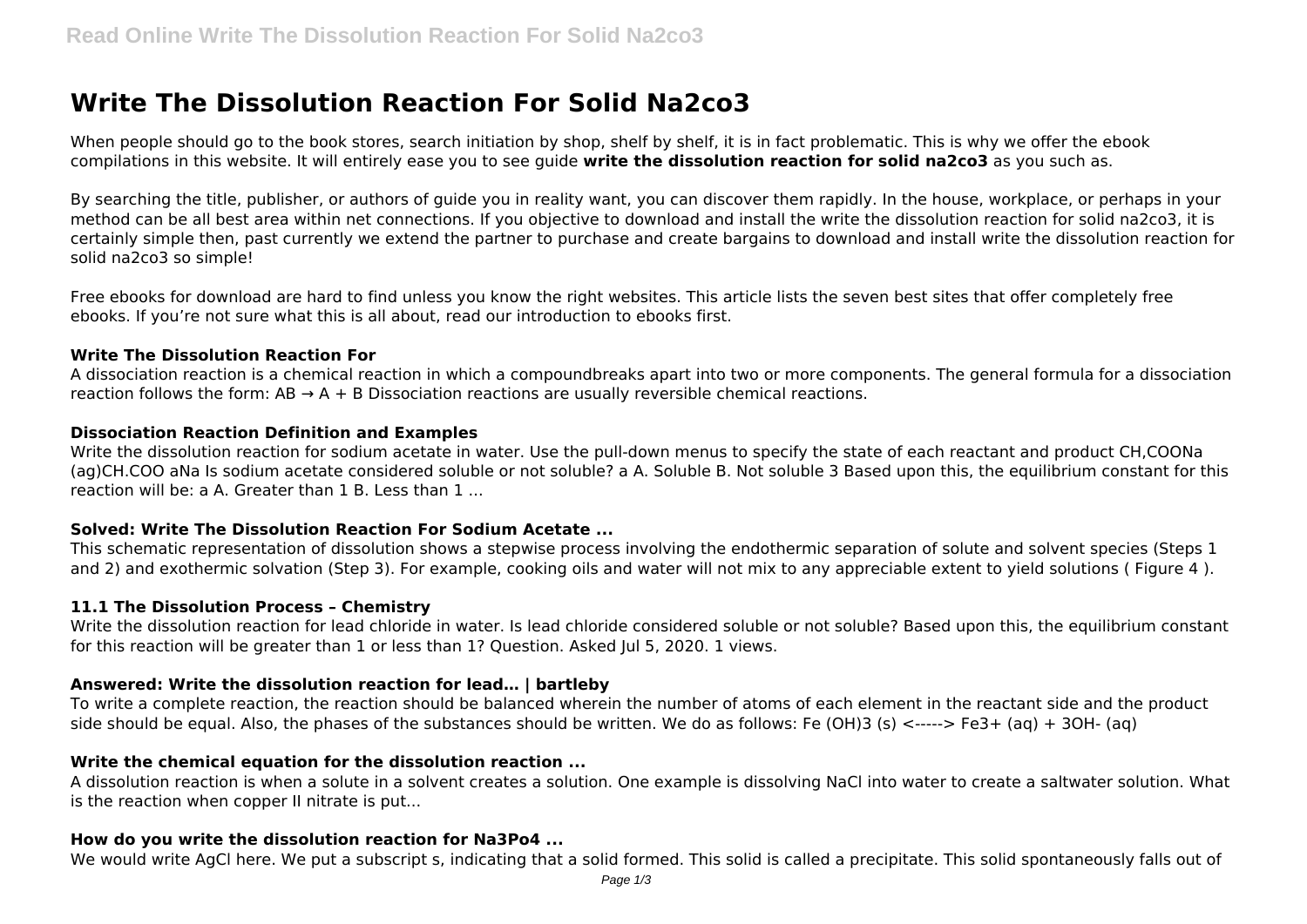solution. This is the process of precipitation, which is the opposite of dissolution. In dissolution, we put a solid into water and we formed ions, right?

#### **Dissolution and precipitation (video) | Khan Academy**

Net Ionic Dissociation Reactions - Duration: 2:07. MRScoolchemistry ... P2 l'équation de dissolution - Duration: 8:10. Profcoudert ... How to Write Total and Net Ionic Equations ...

#### **Writing Dissociation Reactions**

Write the dissolution reaction for zinc sulfide in water. Use the pull-down menus to specify the state of each reactant and product. Is zinc sulfide considered soluble or not soluble A. Soluble B. Not soluble ased upon this, the equilibrium constant for this reaction will be A. Greater than B. Less than 9 more group attempts remaining Retry ...

#### **Solved: Portnut Tilmes If Deeded For This Question. Write ...**

a Write the dissolution reaction for the ionic solids below Use the lowest from CH 101 at North Carolina State University

# **a Write the dissolution reaction for the ionic solids ...**

Interpretation: The balanced equations for the dissociation reactions and the corresponding solubility product expression for each of the given solids are to be stated. Concept introduction: The solubility product K sp is the equilibrium constant that is applied when salt partially dissolve in a solvent. The solubility product of dissociation of  $A \times B$  y is calculated as,

### **Write balanced equations for the dissolution reactions and ...**

Rules for Writing Thermochemical Equations: (1) When heat is lost, the ΔH value is negative. The heat value may also be given in the equation itself as a product. CH4 (g) + 2O2 ---> CO2 (g) + 2H2O (l) ΔH= -890.4 kJ (2) When heat is gained, the ΔH value is...

# **Writing Thermochemical Equations | ChemistryBytes.com**

Write the equation for the dissolution of AgCL (s) in H20 (I). Express your answer as a chemical equation. Identify all of the phases in your answer. I tried writing it as AgCl Ag +  $+$  Cl- but this is incorrect. asked by gin on March 10, 2011

# **1. Write the equation for the dissolution of potassium ...**

Transport-controlled dissolution reactions or those controlled by mass transfer or diffusion can be described using the parabolic rate law (Stumm and Wollast, 1990) (7.24)  $r = d C d t = k t-1/2$ , where r is the reaction rate, C is the concentration in solution, t is time, and k is the reaction rate constant.

# **Dissolution - an overview | ScienceDirect Topics**

Lead (II) iodide (PbI 2) has a solubility of  $1.52 \times 10$  -3 mol/L. A. Write the dissolution reaction of PbI 2, including all states. (1 point) PbI2 (s) ===> Pb2+ (aq) + 2I- (aq) B. Write the expression for K sp for PbI 2. (2 points) Ksp = [Pb2+] [I-]^2 C. What is the concentration of Pb 2+ in the equilibrium solution? (1 point)  $1.52 \times 10$ <sup>^</sup>-3 M.